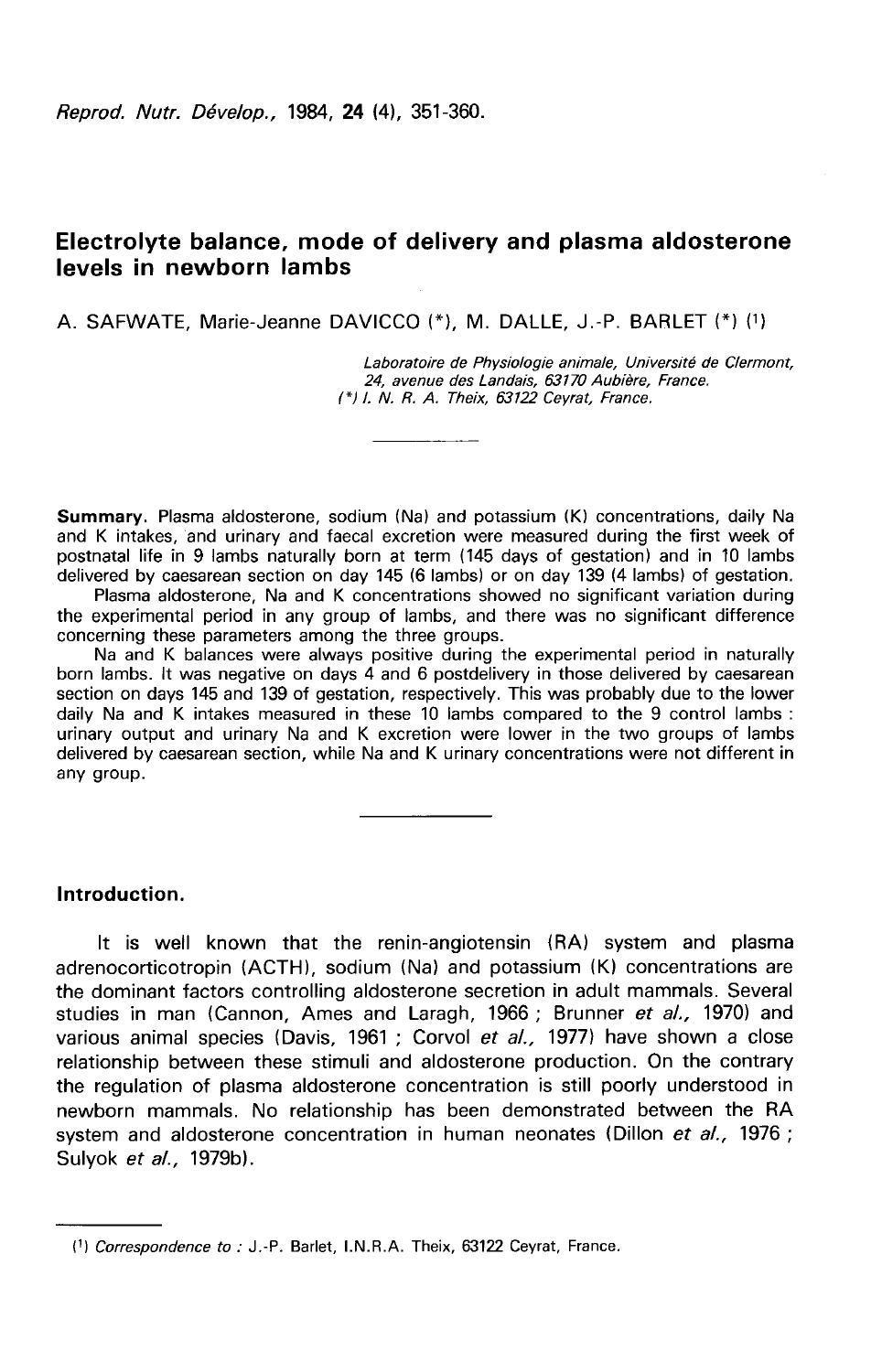The ability of the adrenal cortex to secrete aldosterone has been the subject of several investigations in foetal lambs (Alexander et al., 1968 ; Wintour et al., 1975). Aldosterone transfer from mother to foetus is not significant, and more than 80 % of the aldosterone in foetal blood is of foetal origin in sodium-replete sheep (Moncaup et al., 1980 ; Wintour et al., 1980).

In the work reported here, we observed the relationships between Na and K concentrations in blood and urine and plasma aldosterone levels during the first week of postnatal life in lambs naturally born at term and in those delivered by caesarean section since, during the first postnatal hours, plasma aldosterone, Na and K concentrations differ widely between mice delivered by caesarean section and those naturally born at term (Loctin and Delost, 1982).

### Material and methods

Animals. — Nineteen single male lle de France  $\times$  (Limousin  $\times$  Romanov) lambs were used. Nine were naturally born (NB lambs) at term (145 days of pregnancy) and weighed  $3.4 + 0.2$  kg (mean  $+$  SEM) at birth. Ten were delivered by caesarean section (DCS lambs), 4 at term on day 145 of pregnancy (Weight :  $3.4 + 0.6$  kg) and 6 on day 139 of pregnancy (weight :  $2.6 + 0.2$  kg). On day 7 of postnatal life, the body weight of the groups was  $5.1 + 0.2$ ,  $4.3 + 0.5$  and  $3.7 + 0.9$  kg, respectively.

Caesarean sections were performed under halothane anaesthetia. Each lamb was removed from the uterus within 4 min following the end of the induction of anaesthesia in the ewe.

All the lambs were separated from their dams immediately after birth. They were accustomed to bottle feeding, placed in individual metabolism cages in a room at 20 °C and were fed twice daily, except for the premature lambs which were fed every 4 hours (50 ml) during the 24 h following delivery ; during these 24 h, all the lambs received colostrum from a previously collected pool of ovine colostrum. On the following days they were fed *ad libitum* a milk replacer (120 g powder per kg of water) allowing 0.45 g Na and 1.25 g K per kg of milk, similar to the Na and K contents of ewe's milk (Guéguen, 1971).

Balance measurements were carried out from the second to the seventh day of postnatal life. Every day during this period the quantities of milk consumed by each lamb were measured, and the urine and feaces from each were collected (Tissier, B6chet and Mol6nat, 1975) and weighed. Samples of urine (10 ml) were frozen until analysis. The faeces were dried at 103 °C for 48 h. A sample of the dry matter (5 g) was ashed at 380 °C for 15 h and the ash dissolved in 3N HCl and kept at 4 °C until analysis.

Blood samples were collected in heparinzed tubes from the right jugular vein once daily at 9 a.m. just before feeding. After micro-haematocrit measurement the blood was centrifuged and the plasma frozen until analysis.

Assays. ― Plasma aldosterone levels were determined by direct radioimmunoassay (Bayard et al., 1970 ; Safwate et al., 1982). Briefly, thawed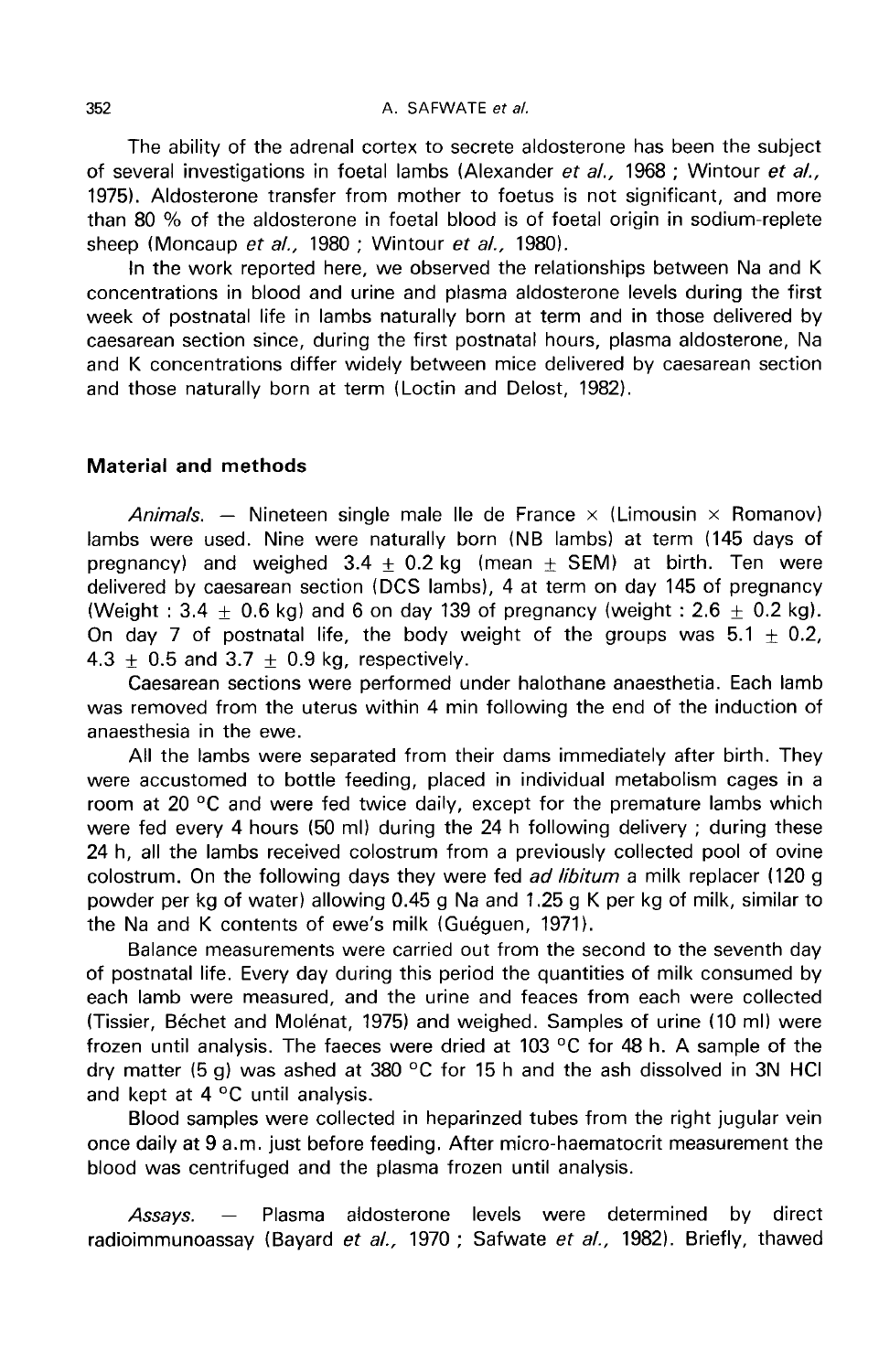plasma samples were extracted with dichloromethane, defatted by freezing at  $-$  30 °C with 70 % methanol and centrifugation at 3 000 rpm at  $-$  20°C for 30 min. Method recovery, determined by the addition of known amounts of - 30 °C with 70 % methanol and centrifugation at 3 000 rpm at - 20°C for<br>30 min. Method recovery, determined by the addition of known amounts of<br>radioactive 1,2-<sup>3</sup>H aldosterone (New England Nuclear Corporation; specific 40-60 Ci/mmole), was around 70 %. Sensitivity of the method was 10 pg. Concentrations were expressed as ng/dl plasma.

Sodium and potassium concentrations in offered and refused milk, plasma, urine and faeces were measured by flame emission spectrophotometry (Perkin Elmer 400).

Plasma osmolality was measured cryoscopically on fresh samples, using a Fiske model G66 osmometer.

Means are given with the standard error. Probability and significance were calculated using the Mann-Whitney U test.

### **Results**

 $-$  In all lambs the haematocrit values decreased gradually from birth  $(43 \pm 1\%)$  to day 4  $(25 \pm 2; p < 0.01)$  then remained stable until day 7  $(22 + 2 %)$ . The lowest haematocrit values were always measured in lambs delivered by caesarean section on day 139 of gestation ; however no significant difference concerning these values was observed among the 3 groups of lambs (fig. 1).

- Plasma osmolality in lambs naturally born at term did not vary significantly from birth to day 7 (around 300 mosm/l). Plasma osmolality in lambs delivered by caesarean section at term (311 + 2 mosm/I) or 6 days earlier (313 + 2 mosm/I) decreased to 291 + 10 mosm/l and  $302 + 2$  mosm/l, respectively, 4 days later  $(p < 0.05)$ . However, during the experimental period no significant difference concerning plasma osmolality was observed among the 3 groups (fig. 1).

In NB lambs plasma Na and K concentrations did not vary significantly from birth to day 7 (Na levels : around 140 mM ; K levels : around 5 mM). No significant difference concerning plasma Na and K concentrations was observed among the 3 groups of lambs during the experimental period (fig. 1).

 $-$  Daily urinary output gradually increased in NB lambs between day 2. (402  $\pm$  33 ml) and day 7 (684  $\pm$  19 ml; p < 0.01). It was always higher  $(p < 0.05)$  in NB than in DCS lambs. No difference was observed between DCS lambs delivered on day 145 and those delivered on dig. 2).

- Daily urinary Na and K excretion was always significantly lower in DCS than in NB lambs (fig. 2). It gradually ( $p < 0.01$ ) increased between day 2 and day 7 (fig. 2), although the urinary concentrations of Na and K were never significantly different among the 3 groups of lambs.

- Na and K intakes as well as Na and K balances are shown on figure 3 and table 1. Na and K intakes were higher in NB than in DCS lambs. NB lambs were always in positive Na and K balance during the experimental period. Negative Na and K balances appeared on day 4 in animals delivered by caesarean section at term and on day 6 in those born 6 days earlier (fig. 3).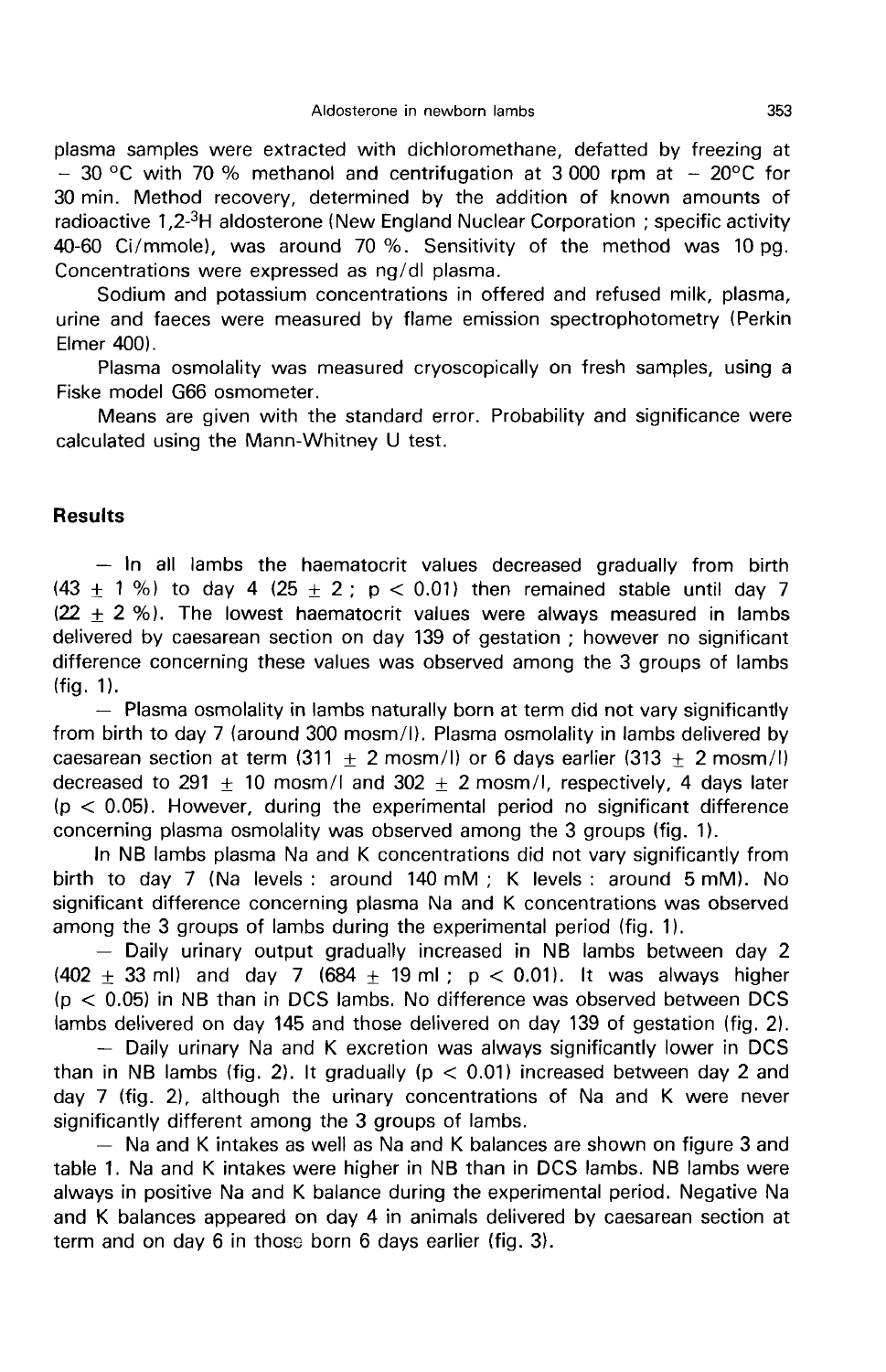

FIG. 1. - Plasma haematocrit values (Ht %), osmolality (Osm), potassium (K), sodium (Na) and aldosterone concentrations during the first week of postnatal life in 9 lambs naturally born at 145 days of gestation ( $\bullet$  --- $\bullet$ ) and in 10 lambs delivered by caesarean section at 145  $(\blacktriangledown$  ---  $\nabla$  4 animals) or 139 ( $\triangle$ --- $\triangle$  6 animals) days of gestation (mean  $\pm$  SEM).

 $-$  Immediately after delivery, plasma aldosterone concentrations (ng/dl) measured in the 9 NB and the 10 DCS lambs were  $16.2 \pm 2.4$  and  $16.7 \pm 2.7$ , respectively. No difference was observed between lambs delivered on day 139 or on day 145. Plasma aldosterone concentrations did not vary significantly between the 12th hour and the 7th day after birth in any of the 3 groups. Simultaneously, no difference was observed concerning plasma aldosterone concentrations among the 3 groups (fig. 1). No relationships could be demonstrated in any group between plasma aldosterone concentration and any of the other measured parameters.

354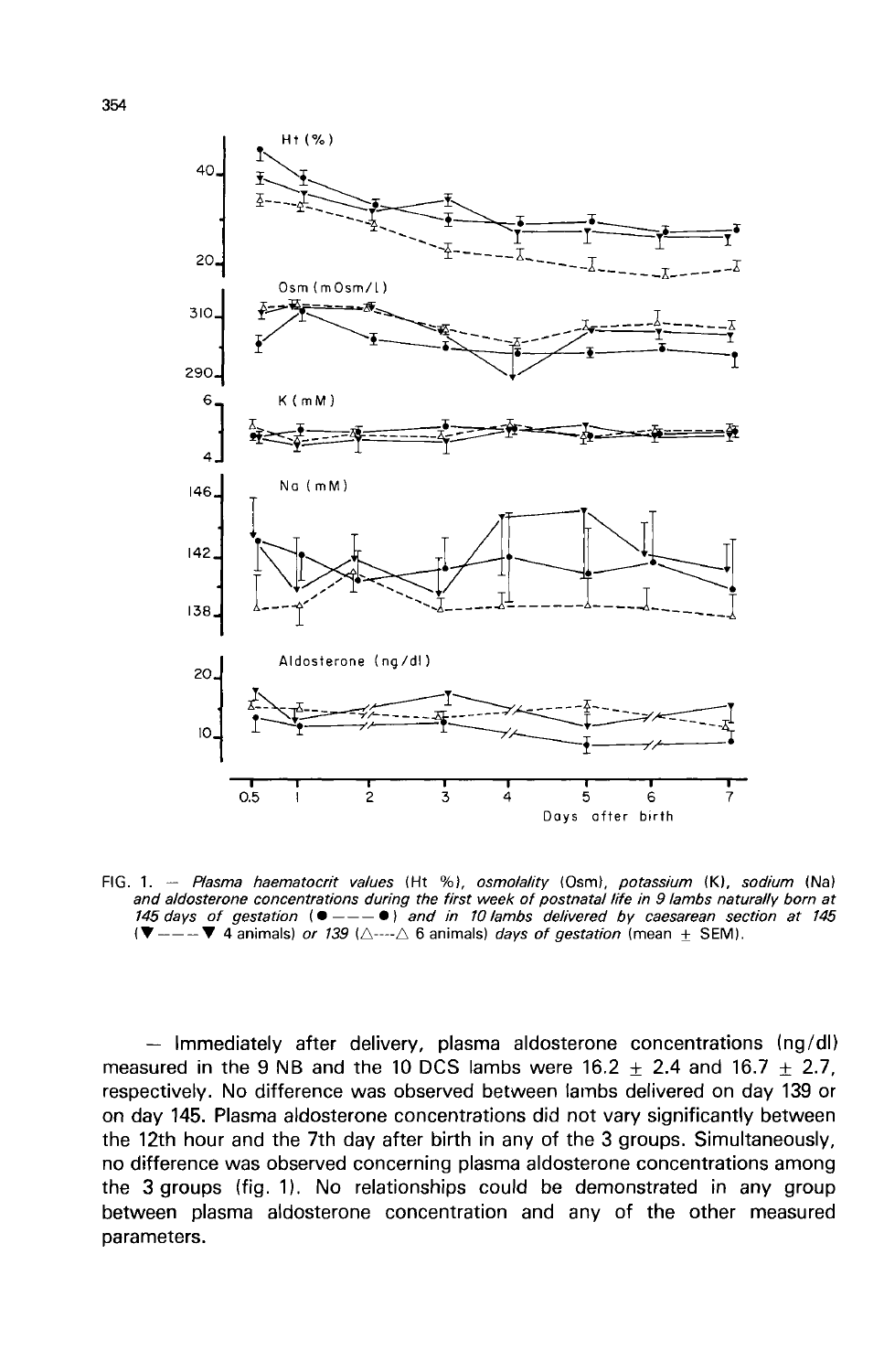

FIG. 2. - Daily urinary output and sodium (Na) and potassium (K) urinary excretion from the second to the seventh day of postnatal life in 9 lambs naturally born at 145 days of gestation  $($   $\bullet$   $-- \bullet$   $)$  and in 10 lamb delivered by caesarean section at 145 ( $\blacktriangledown$   $-- \blacktriangledown$  4 animals) or 139<br> $(\triangle$ --- $\triangle$  6 animals) days of gestation (mean  $\pm$  SEM) (\* p < 0.05 ; \*\* p < 0.01 ; significance of the comparison between lambs delivered by caesarean section and those born naturally).

TABLE 1

Daily sodium (Na) and potassium (K) intakes (mg) from the second to the seventh day of postnatal life in 9 lambs naturally born at term (145 days of gestation; NB 145) and in 10 lambs delivered by caesarean section at 145 (DCS 145 : 4 lambs) or 139 (DCS 139 ; 6 lambs) days of gestation (mean  $\pm$  SEM).

|                        |  | Days after birth |              |   |                |                                                                                                                                                                   |  |
|------------------------|--|------------------|--------------|---|----------------|-------------------------------------------------------------------------------------------------------------------------------------------------------------------|--|
| Lambs                  |  |                  | $\mathbf{3}$ | 4 | 5 <sub>1</sub> | $\overline{6}$                                                                                                                                                    |  |
| <b>NB 145</b>          |  |                  |              |   |                |                                                                                                                                                                   |  |
| DCS 145 $\frac{Na}{K}$ |  |                  |              |   |                | $450 \pm 9$ 785 $\pm$ 169 711 $\pm$ 71 769 $\pm$ 129 1 132 $\pm$ 148 890 $\pm$ 203<br>$836 + 197$ $927 + 370$ $1562 + 130$ $1627 + 194$ $2013 + 329$ $2483 + 317$ |  |
| DCS 139 $\frac{Na}{K}$ |  | $333 + 39$       |              |   |                | $610 + 119$ 759 + 74 809 + 80 914 + 58 1 019 + 83<br>667 $\pm$ 107 1 489 $\pm$ 289 1 905 $\pm$ 28 2 048 $\pm$ 215 2 075 + 17 2 525 + 15                           |  |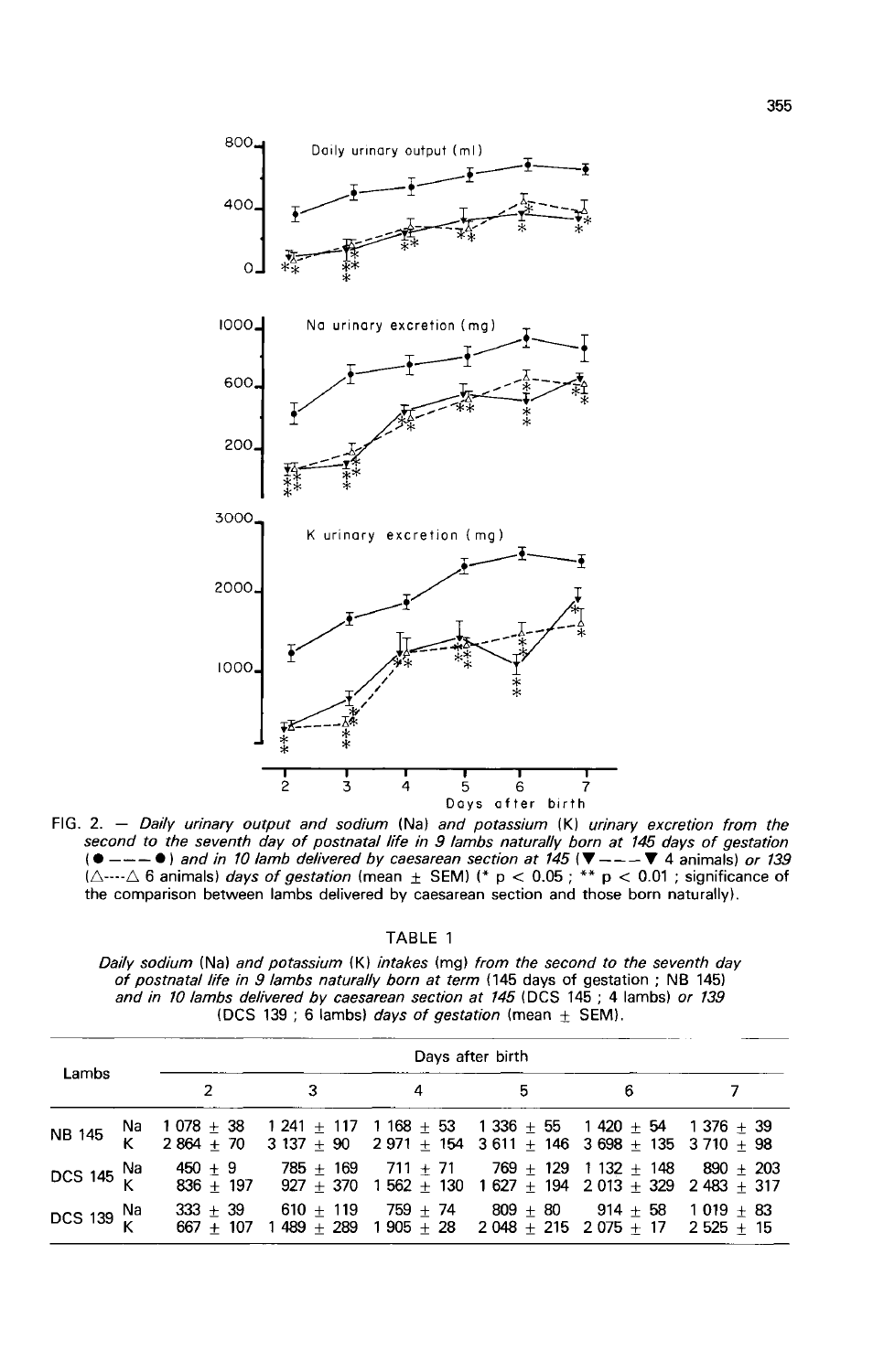

FIG. 3.  $-$  Daily sodium (Na) and potassium (K) balances from the second to the seventh day of postnatal life in 9 lambs naturally born at 145 days of gestation (NB 145) and 10 lambs delivered by caesarean section at 145 (DCS 145; 4 lambs) or 139 (DCS 139; 6 lambs) days of gestation  $(mean + SEM)$ .

## **Discussion**

The different parameters of aldosterone metabolism are well documented in the chronic foetal lamb preparation. The RA system is functional during the perinatal period : an acute infusion of furosemide stimulates an increase in renin concentration in the foetal kidney on day 110 of gestation (Trimper and Lumbers, 1972) as well as an increase in plasma renin activity on day 124 (Siegel and Fisher, 1980). During gestation, foetal renin originates principally from the foetal kidney since renin activity is very low in the amniotic fluid (Siegel, 1981). Angiotensin II levels increase in reponse to hypoxaemia (Pipkin et al., 1974a) or hemorrhage (Pipkin, Lumbers and Mott, 1974b).

It has been suggested that plasma aldosterone concentration in foetal lambs is maintained via placental transfer from the ewe (Siegel and Fisher, 1980 ; Siegel, 1981). However transplacental transfer from the ewe to its foetuses was found to be negligible (Moncaup et al., 1980 ; Wintour et al., 1980). No relationship could be demonstrated between plasma Na and K concentrations and plasma aldosterone levels in lambs either before or after birth (Moncaup et al., 1980). Similar results have been observed during the first week of postnatal life in guinea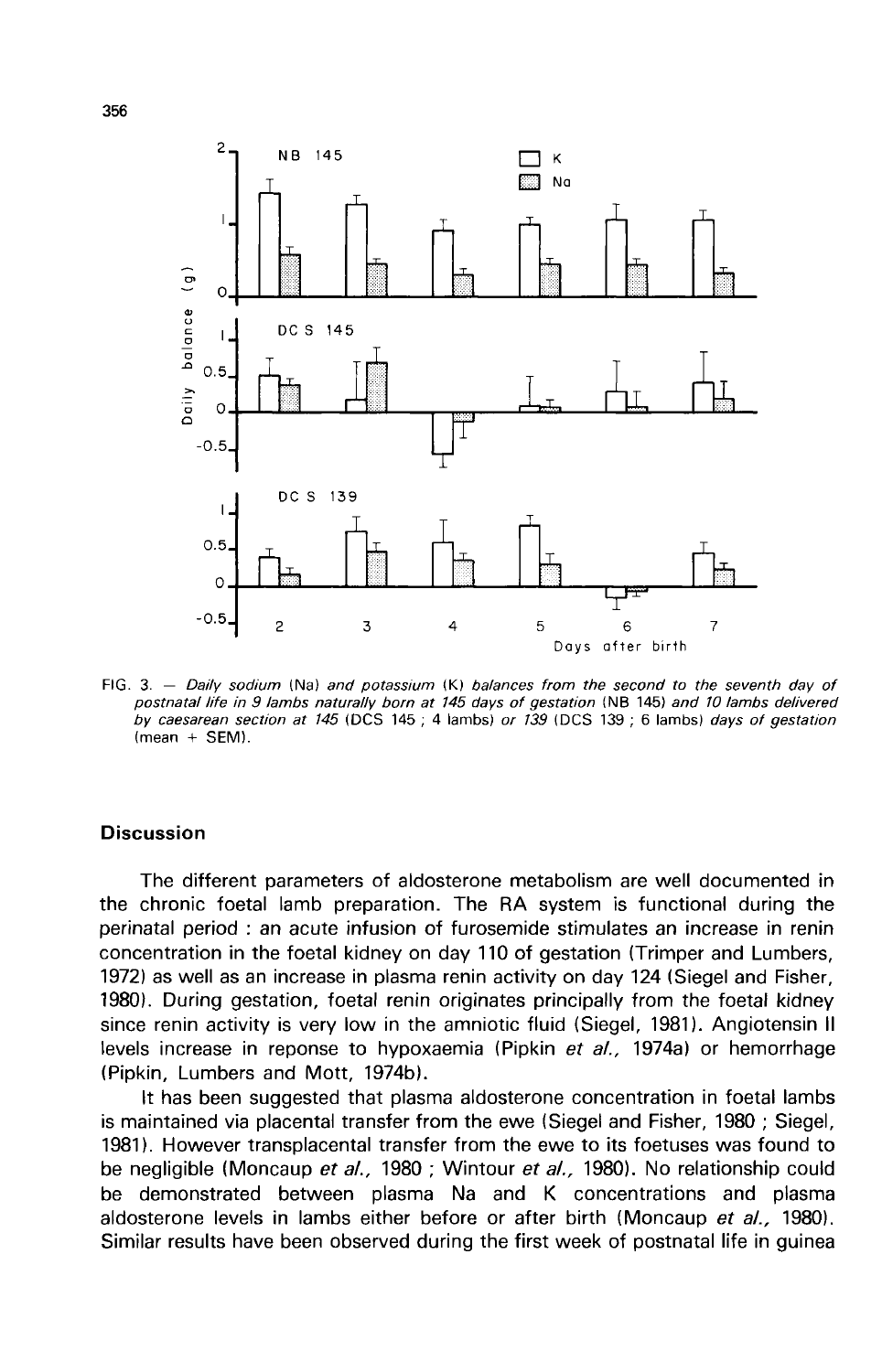pigs (Giry and Delost, 1977) as well as in human infants (Sparano et al., 1978). foals (Giry et al., 1979), mice (Loctin, 1980) and calves (Safwate et al., 1982). Under our experimental conditions as in lambs kept with their dams after birth (Moncaup et al., 1980), no increase in plasma aldosterone concentration was observed between birth and day 7 in either the 9 NB lambs or the 10 DCS lambs  $(fiq. 1).$ 

High plasma aldosterone levels measured in newborn pigs (Ferguson et al., 1979) and calves (Safwate et al., 1980) may be responsible for the decrease in the faecal excretion of Na observed in these animals during the first week of postnatal life. This may be due to aldosterone-induced Na reabsorption from the colon (Cremashi et al., 1979 ; Safwate et al., 1982). Loctin (1980) has suggested that aldosterone hypersecretion observed 6 h after birth in premature mice delivered by caesarean section at 19 days of pregnancy may contribute to renal Na as well as water reabsorption.

Infusion of furosemide in 24-48 h old lambs induced a twofold increase in plasma aldosterone concentration (Siegel and Fisher, 1977).

The plasma renin activity and aldosterone concentration following furosemide infusion were not accompanied by a change in haematocrit values or Na concentration (Siegel and Fisher, 1980). Plasma aldosterone values during blood withdrawal in newborn infants could not be correlated with plasma electrolyte concentrations or osmolality (Dillon et al., 1978). The high plasma aldosterone concentrations measured in newborn guinea pigs were related to intense adrenal activity (Giry and Delost, 1977), as observed in mice (Dalle et al., 1978 ; Loctin, 1980).

The effect of an intravenous infusion of K on plasma aldosterone concentration differs before and after birth : the ovine foetus (during the last days of gestation) cannot accommodate high levels of plasma K by an increase in blood aldosterone levels (Wintour et al., 1979). Siegel (1979) demonstrated that in 5-10 day-old-lambs, a rise in plasma K concentration (following KCI intravenous infusion) from 5 mM to 7 mM induced an increase in plasma aldosterone concentration from 160 pg/ml to 220 pg/ml.

In our animals, no relationship could be established between haematocrit values or plasma osmolality and plasma aldosterone concentrations (fig. 1). In calves, the age of the animal accounted for 57 % (multiple regression analysis ;  $r = 0.76$ ;  $p < 0.01$ ) of the changes in the plasma aldosterone concentrations observed during the first week of postnatal life (Safwate et al., 1982). In the present experiment, haematocrit and plasma Na concentrations were similar in NB and DCS lambs (fig. 1). Daily urinary output was greater in NB than in DCS lambs (fig. 2). This probably resulted from the greater mean daily milk intake in NB (1 151  $\pm$  44 g) than in DCS (DCS 139 : 657  $\pm$  62 g; P < 0.01; DCS 145 :  $578 + 79$ ; P < 0.01) lambs from the second to the 7th day. Thus daily Na and K urinary excretion was more elevated in NB than in DCS lambs (fig. 2), in spite of similar urinary Na and K concentrations. Lambs delivered by caesarean section at 145 days of gestation showed negative Na and K balances on the 4th day after birth, whereas premature lambs obtained at 139 days of gestation demonstrated negative Na and K balances on the 6th day after birth. NB lambs always showed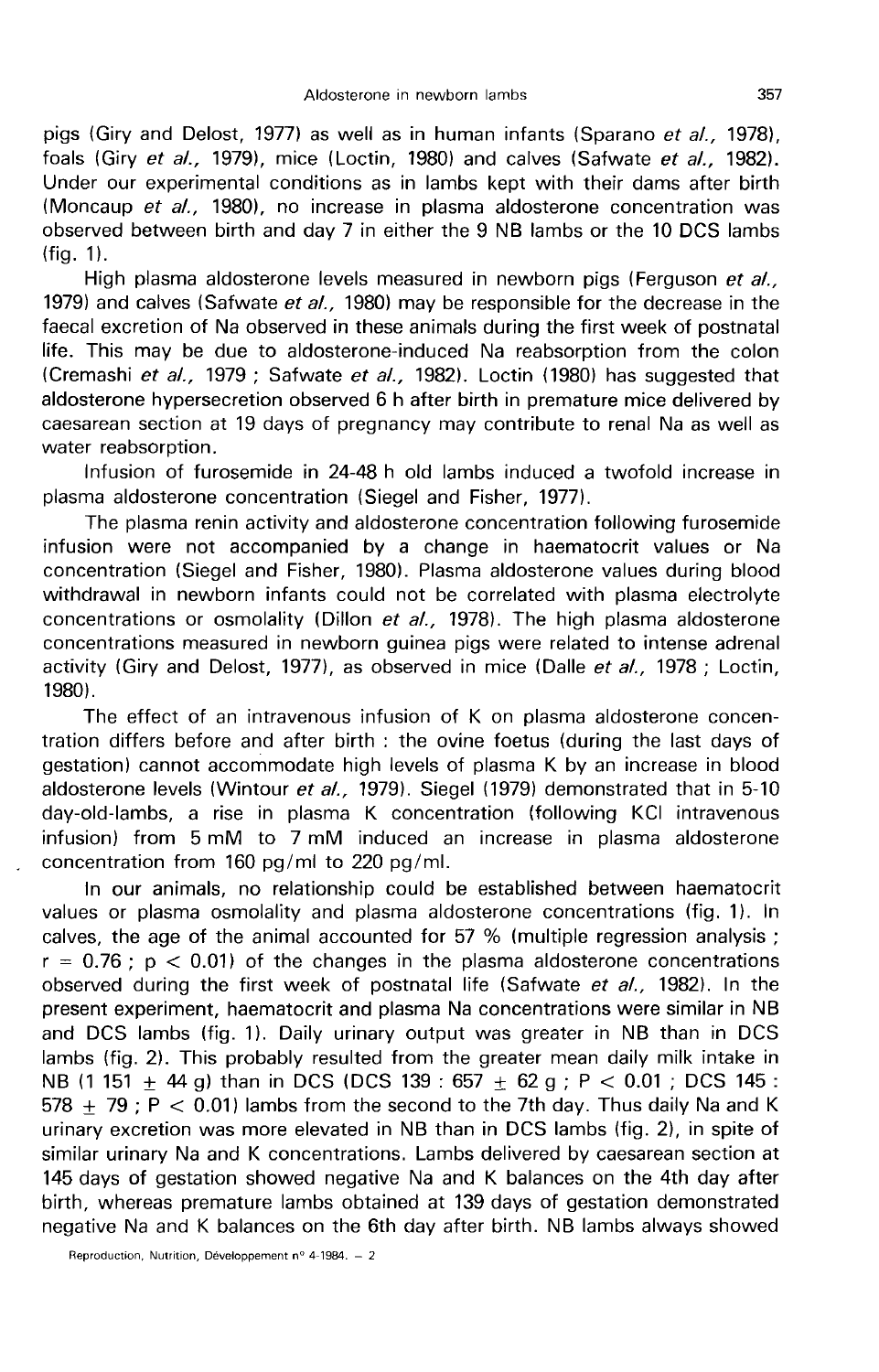a positive Na and K balance (fig. 3). This might also be explained by the fact that daily Na and K intakes in DCS lambs were lower ( $p < 0.05$ ) than in naturally born lambs (table 1).

In young lambs of two different age groups (5-28 and 48-57 days) glomerular filtration rate (GFR) did not significantly change during saline infusion (Aperia, Broberger and Herin, 1975). In foetal sheep (122-138 days of gestation) there was a direct relationship between GFR and the amount of reabsorbed Na ; the correlations between GFR and urinary Na excretion were found to be positive (Stevens and Lumbers, 1981). Aldosterone infusion to chronically catheterized foetal lambs altered the renal excretion of Na and K (Lingwood et al., 1978). In our experimental conditions, no relationship was observed between Na and K urinary excretion and plasma aldosterone concentration in any group of lambs. Premature infants born at (or before) 33-35 weeks of gestation can increase their plasma renin activity above values found in full-term babies in response to renal salt loss and subsequent negative Na balance (Sulyok et al., 1979a). Their adrenal glands however fail to respond adequately to this stimulation (Sulyok et al., 1979a). Plasma aldosterone concentration measured between 24 and 48 h after birth in premature and fullterm infants is significantly altered by the duration of pregnancy (Godard et al., 1979; Sulyok et al., 1979a) and cannot be correlated with renal Na excretion or urinary Na/K ratio (Sulyok et al., 1979b).

In conclusion, no significant variation in plasma Na, K and aldosterone concentrations during the first week of postnatal life was observed either in naturally born lambs (145 days of gestation) or in those delivered by caesarean section at term (145 days) or 6 days earlier. Thus in lambs during the last 6 days of gestation, the mode of delivery does not seem to have a major influence on aldosterone secretion.

> Recu en octobre 1983. Accept6 en fevrier 1984.

Acknowledgments.  $-$  The authors acknowledge the expert assistance of R. Dabert and R. Roux. This work was supported by a grant from DGRST (81 L 1316).

Résumé. Balance électrolytique, mode de délivrance et aldostéronémie de l'agneau nouveau-né.

L'aldostéronémie, la natrémie, la kaliémie, l'ingestion et l'excrétion urinaire et fécale de sodium et de potassium ont été mesurées pendant la première semaine postnatale chez 9 agneaux nés spontanément à terme (145 jours de gestation) et chez 10 agneaux délivrés par césarienne, dont 6 au 145<sup>e</sup> jour et 4 au 139<sup>e</sup> jour de gestation.

L'aldostéronémie, la natrémie et la kaliémie n'ont pas présenté de variations significatives pendant la période expérimentale. Il n'y avait pas de différences concernant ces trois paramètres entre les trois lots d'agneaux.

Les balances sodée et potassique étaient toujours positives chez les agneaux nés spontanément, alors qu'elles étaient négatives le  $4^e$  et le  $6^e$  jour postnatal chez ceux nés<br>par césarienne au 145<sup>e</sup> et au 139<sup>e</sup> jour de gestation respectivement. Ces balances négatives résultaient probablement d'une ingestion plus faible de lait (donc de sodium et de potassium) chez les 10 agneaux nés par césarienne que chez les 9 témoins. En effet, la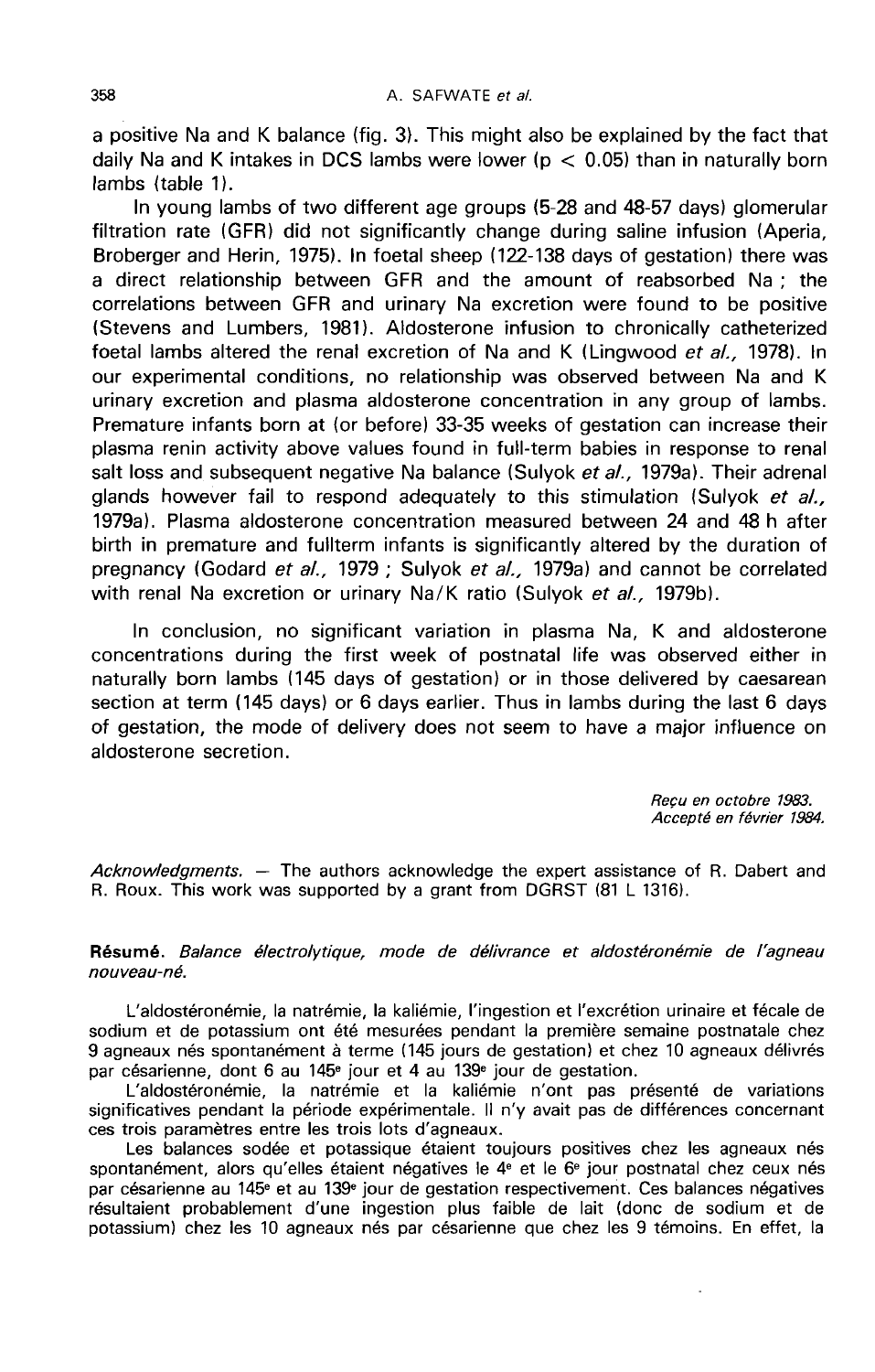diurèse et l'excrétion urinaire de ces éléments étaient plus faibles chez les premiers que chez les seconds, alors que la natriurie et la kaliurie n'étaient pas différentes chez les 3 lots. Nous n'avons pu mettre en évidence aucune relation entre l'aldostéronémie et les paramètres du métabolisme du sodium et du potassium que nous avons étudiés.

#### References

- ALEXANDER D. P., BRITTON H. G., JAMES V. H. T., NIXON D. A., PARKER R. A., WIN-TOUR E. M., WRIGHT R. D., 1968. Steroid secretion by the adrenal gland of foetal and neonatal sheep. J. Endocr., 40, 1-13.
- APERIA A., BROBERGER 0., HERIN P., 1975. Changes in renal hemodynamics and sodium excretion during saline infusion in lambs. Acta physiol. scand., 94, 442-450.
- BAYARD F., BEITINS J. Z., KOWARSKI A., MIGEON C. J., 1970. Measurements of plasma aldosterone by radioimmunoassay. J. clin. Endocr. Metab., 31, 1-6.
- BLAIR-WEST J. R., COGHLAN J. P., DENTON D. A., GODING J. R., MUNRO J. A., PETER-SON R. E., WINTOUR M., 1962. Humoral stimulation of adrenal cortisol secretion. J. clin. lnvest., 41, 1606-1627.
- BRUNNER H. R., BAER L., SEALEY J. E., LEDINGHAM J. G., LARAGH J. H., 1970. The influence of potassium administration and of potassium deprivation on plasma renin in normal and hypertensive subjects. J. clin. Invest., 49, 2128-2138.
- CANNON P. J., AMES R. P., LARAGH J. H., 1966. Relation between potassium balance and aldosterone secretion in normal subjects and in patients with hypertensive or renal tubular disease. *J. clin. Invest.*, 45, 865-879.
- CORVOL P., OBLIN M. E., DEGOULET P., FRESSINAUD P. H., MENARD J., 1977. Effects of acute potassium loading on plasma renin and on urinary aldosterone in rats. *Endocrinology*, 100, 1008-1013.
- CREMASHI D., FERGUSON D. R., HENIN S., JAMES P. S., MEYER G., SMITH M. W., 1979. Postnatal development of amiloride sensitive sodium transport in pig distal colon. J. Physiol. (London), 292, 481-494.
- DALLE M., GIRY J., GAY M., DELOST P., 1978. Perinatal changes in plasma and adrenal corticosterone and aldosterone concentrations in the mouse. J. Endocr., 76, 303-309.
- DAVIS J. 0., 1961. Mechanisms regulating the secretion and metabolism of aldosterone in experimental secondary hyperaldosteronism. Recent Prog. Horm. Res., 17, 293-352.
- DILLON M. J., GILLIN M. E. A., RYNESS J. M., SWIET M., 1976. Plasma renin activity and aldosterone concentration in the human newborn. Arch. Dis. Child., 57, 537-540.
- DILLON M. J., RAJANI K. B., SHAH V., RYNESS J. M., MILNER R. D. G., 1978. Renin and aldosterone response in human newborns to acute change in blood volume. Archiv. Dis. Child., 53, 461-467.
- FERGUSON D. R., JAMES P. S., PATERSON J. Y., SAUNDERS J. C., SMITH M. W., 1979. Aldosterone induced changes in colonic sodium transport occurring naturally during develop ment in the neonatal pig. J. Physiol. (London), 292, 495-504.
- GIRY J., DELOST P., 1974. Evolution de l'aldostéronémie du fœtus et du nouveau-né de cobaye au cours de la période périnatale. C. R. Acad. Sci. Paris, D, 279, 2087-2090.
- GIRY J., DELOST P., 1977. Changes in the concentrations of aldosterone in the plasma and adrenal glands of the foetus, the newborn and the pregnant guinea pig during the perinatal period. Acta endocrinol., 84, 133-141.
- GIRY J., DELOST P., 1980. Sécrétion, métabolisme et transport de l'aldostérone dans la période néonatale chez le cobaye. Reprod. Nutr. Dévelop., 20, 271-276.
- GIRY J., KHALDOUN M., TOURNAIRE C., BARLET J. P., MARTIN-ROSSET W., DELOST P., 1979. L'aldostérone chez la jument en fin de gestation et chez le poulain au cours de la période néonatale. J. Physiol. (Paris), 75, 28A.
- GODARD C., GEERING J. M., GEERING K., VALLOTON M. B., 1979. Plasma renin activity related to sodium balance, renal function and urinary vasopressin in the newborn infant. Pediat. Res., 13, 742-745.